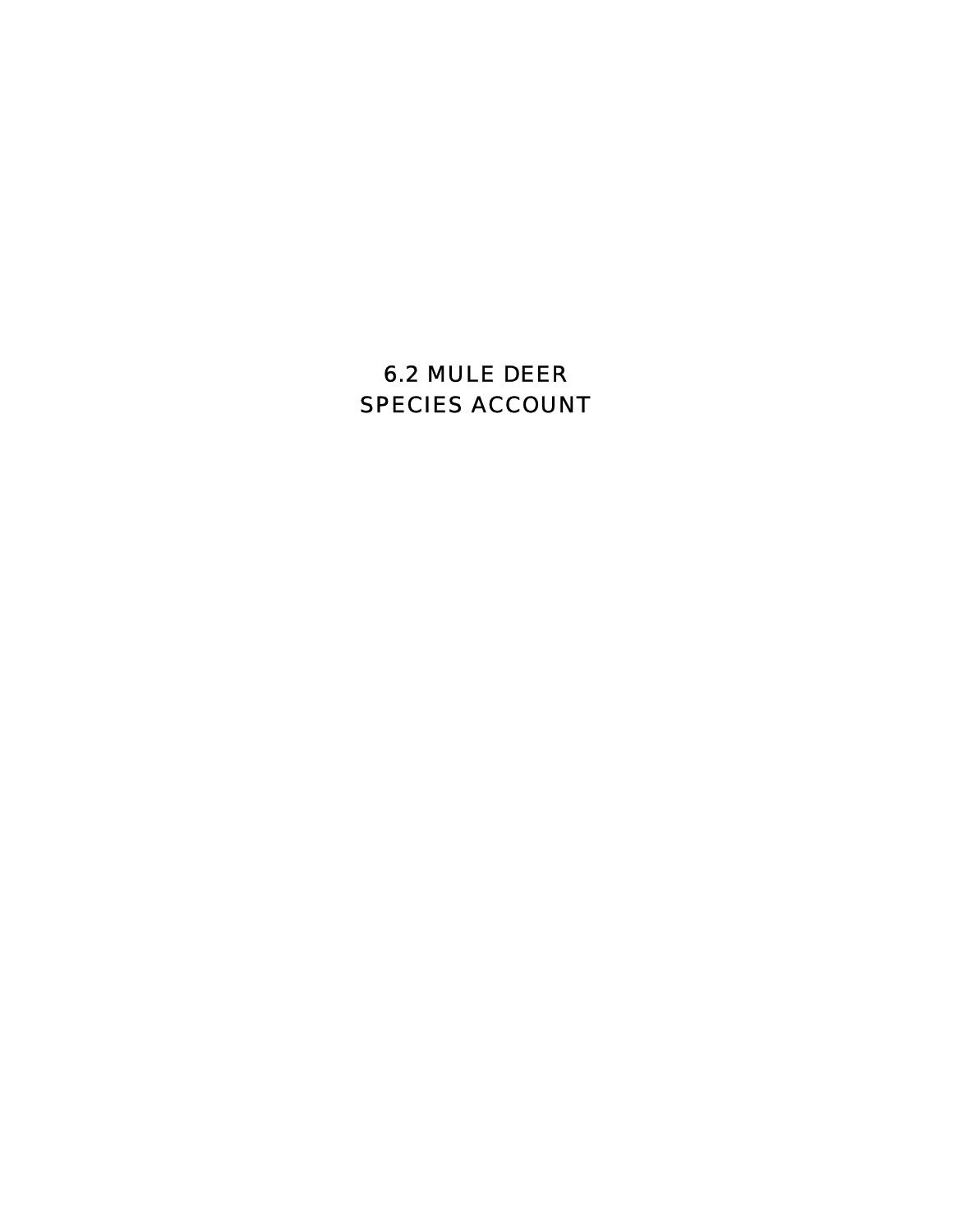**SPECIES NAME: Mule Deer** *(Odocoileus hemionus)*

#### **SPECIES CODE: M-ODHE**

### **INTRODUCTION:**

This document provides the background information for rating mule deer habitat values of pre-defined ecosystem units in TFL 15, south-central British Columbia. Information on mule deer habitat requirements, life requisites, and habitat / landscape use patterns has been accumulated from a variety of sources, including literature reviews, species experts, and previous inventory and mapping efforts.

### **STATUS:**

Status in Canada (COSEWIC 1998): No formal designation **Status in British Columbia (CDC 1999): Provincial Management List: Yellow Global Rank: S5/S4 Provincial Rank: S5/S4 Identified Wildlife (Y/N):** N

#### **DISTRIBUTION:**

#### *Continental Range:*

In North America, mule deer range covers most of the western half of the continent extending from the western coast to central North Dakota, east-central south Dakota, Nebraska, west-central Kansas, and extreme northwestern Oklahoma and Texas (Mackie *et al*. 1982). The northern limit approximates the tree line while the southern boundary occurs near central Mexico and through the Baja peninsula.

#### *Provincial Range:*

Within British Columbia, three subspecies of mule deer are identified. Mule deer (*Odocoileus hemionus hemionus)* are distributed throughout much of the interior, east of the coastal mountain range to the Alberta border. They are most common in the southern interior and northeastern portions of the province while remaining absent or sparse in coastal forests and northwestern British Columbia. West of the coastal range, including Vancouver island, is occupied by 2 species of black-tailed deer (*O. h. columbiana* and *O. h. sitkensis*), which inhabit coastal forests north to Glacier Bay National Park of Alaska. The coastal mountain range represents the approximate zone of subspecies overlap and will provide a boundary for the western most distribution of *O. h. hemionus* (Banfield 1974, Blower 1988, Stevens and Lofts 1988, Fish and Wildlife 1989*).* The black-tailed deer and mule deer are broadly characterized as different subspecies due to extreme differences in external appearances and behavior patterns.

The geographic range of mule deer encompasses most of temperate British Columbia and essentially all of the Rocky Mountain regions where the species approaches its northern limit of distribution.

#### *Range of Mule Deer in the Project Area:*

**Ecoprovinces:** Southern Interior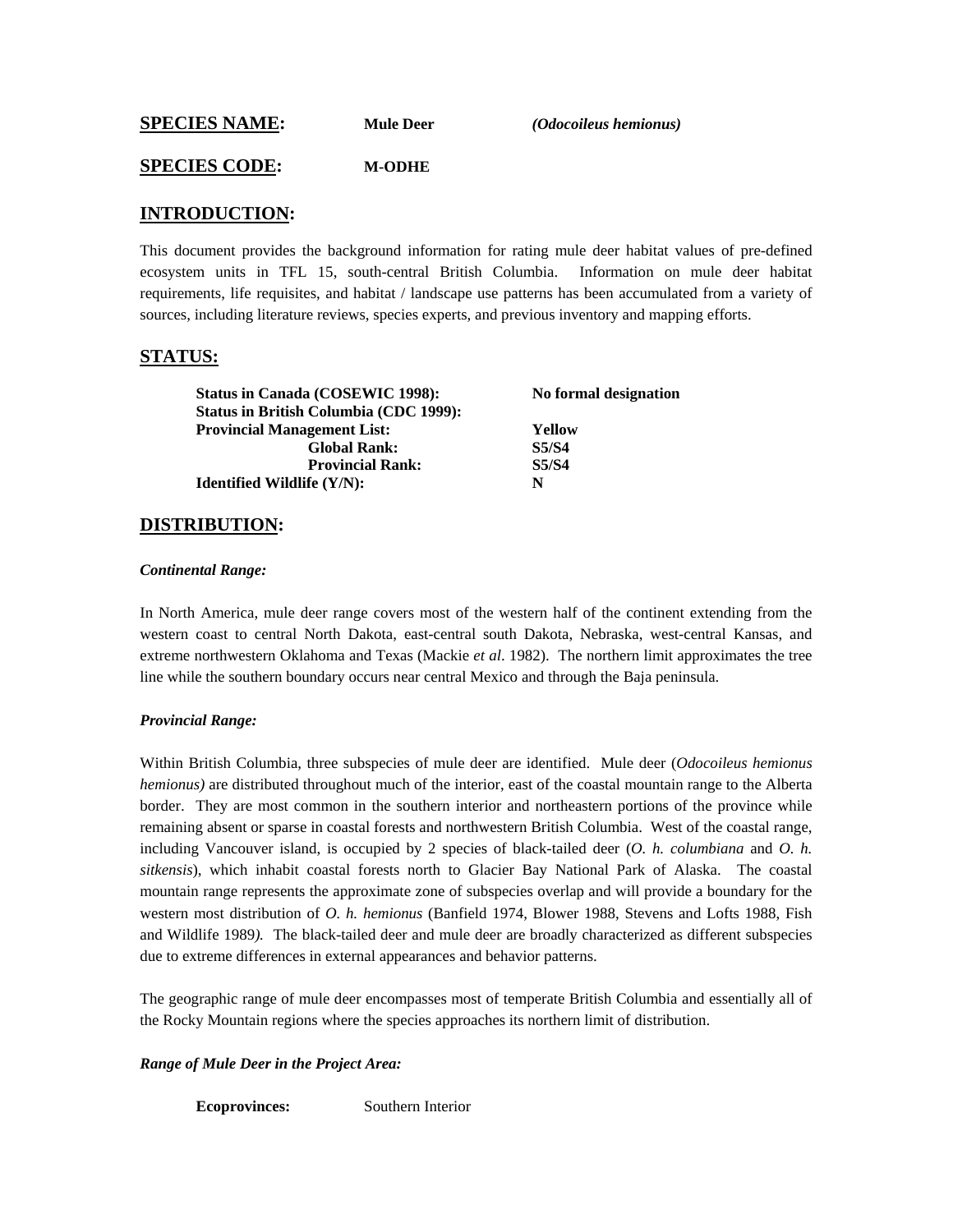| <b>Ecoregions:</b>           | Thompson-Okanagan Plateau, Okanagan Highland            |  |  |
|------------------------------|---------------------------------------------------------|--|--|
| <b>Ecosections:</b>          | Northern Okanagan Highland, Southern Okanagan Highland, |  |  |
|                              | Northern Okanagan Basin, Southern Okanagan Basin        |  |  |
| <b>Biogeoclimatic Zones:</b> | ESSFdc1, PPxh1, MSdm1, IDFxh1, IDFdm1 (Stevens 1995)    |  |  |

#### *Elevational Range:*

Mule deer occur throughout all biogeoclimatic subzone variants within TFL 15, wherever suitable habitat exists. In mountainous habitats of British Columbia, mule deer are primarily migratory, using upper elevation and alpine habitats during the summer and lower valleys and south facing slopes during the winter (MELP 1996).

## **KEY LIFE REQUISITES:**

Mountainous habitats occupied by mule deer in British Columbia are characterized by a variety of topographical, climatic, and elevational factors. Seasonal use of habitats will vary but is typically described as open coniferous forest, climax brush, aspen stands, steep broken terrain, and river valleys (Banfield 1974).

Typical of most species, mule deer living habitat should encompass forage, security, and thermal features while allowing them to address other life requisites, such as reproduction. Mule deer habitat use strategy involves the selection of several structural and successional stages of a forested landscape during different times of the year.

## **Living Habitat:**

Habitat for mule deer provides several key functions by providing the necessary resources to address security, thermal, and foraging concerns. Thus, primary habitats for mule deer can be found in a landscape that provides all required life requisites interspersed in a pattern that facilitates reasonable access between habitats (MELP 1996). While mule deer occupy several unique habitat types, they have a propensity for edge or transitional habitats. Mule deer can, thus, be considered an ecotonal species, favoring high contrast forest edges that typically provide an abundance of forage in close proximity to escape and thermal cover.

## **Feeding Habitat:**

Mule deer are considered to be generalist feeders with diets that vary with seasonal availability of forage. Seasonal variations in diet are experienced by mule deer throughout their range in the province, as spring and summer diets consist of grasses and forbs, while, browse and other lower quality forages predominate their diet throughout the fall and winter seasons. Although succulent graminoids and forbs are utilized as supplemental forage when available, browse provides the bulk of the annual diet for mule deer (Cowan 1947, Sheppard 1960, Flook 1964). Cowan (1947) analyzed mule deer diet content to be 79% browse, 15% graminoids, and 6% forbs in the winter. Similarly, Waterhouse *et al.* (1994) reported diet compositions from winter ranges in the central interior of British Columbia as 45-76% conifers, 15-50% shrubs, 1-7% graminoids, and 1-6% forbs. Willms *et al.* (1976) recorded a shift from low shrubs, graminoids, and forbs to tall shrubs and trees as snow depths increased.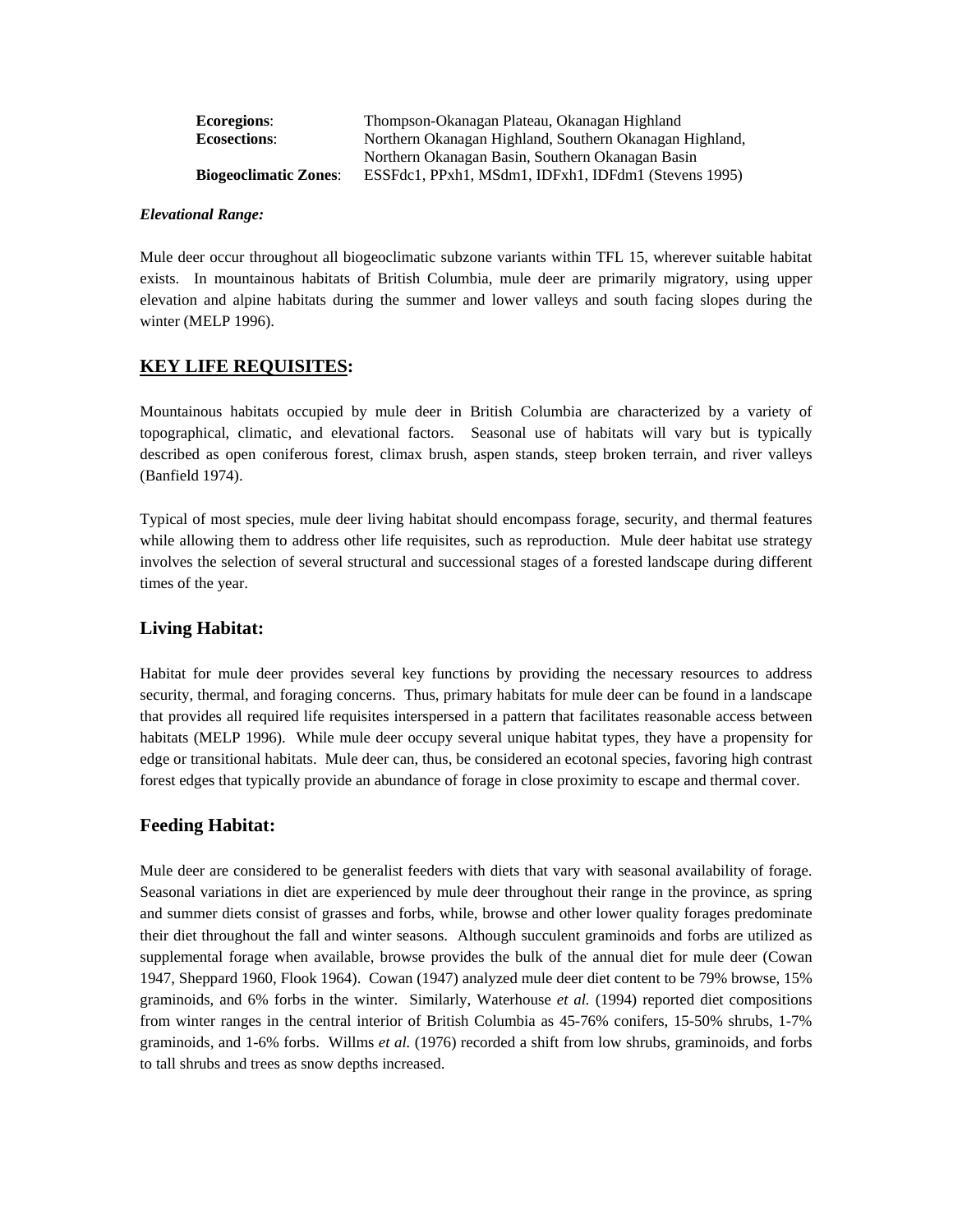Habitats typically yielding moderate to high quantities of trees and shrubs have been described as the primary sources of annual forage for mule deer. Historically, forest fire was the major natural event resulting in a multi-structured landscape producing open habitats and, thus, abundant quantities of available trees and shrubs in the understorey. Recently, forest fire suppression has limited the availability of open habitats, however in TFL 15 this natural disturbance has been replaced by timber harvesting and other anthropogenic land surface disturbances. The resulting habitats created from these types of disturbances provide significant mule deer habitats used for feeding, and typically provide good summer foraging sites.

Winter foraging habitat preferences for mule deer are generally dictated by temperature, snow depth, quality, and quantity of forages. Areas of lower temperature and shallow snow depths (south facing slopes) are selected by mule deer during winter and result in greater concentrations of mule deer at these sites. In other areas of their North American range, Douglas-fir is a common feature of winter foraging habitat for mule deer (Geist 1981, Berg 1983, Stevens and Lofts 1988, Armleder *et al.* 1986, Dawson *et al.* 1990, Armleder and Dawson 1992, Waterhouse *et al.* 1994). Within the central interior of BC, Waterhouse *et al.* (1994) reported that the average amount of Douglas-fir in the diets of mule deer was between 24% and 73%, and was the most abundant forage species in winter diets. Wallmo (1981) found that the consumption of Douglas-fir also increased when deer used forests as a refuge from deep snow conditions in open habitats. Table 9 presents a compilation of some of the key forage species reported in the literature (Stevens and Lofts 1988, AEP1989, Waterhouse *et al*. 1994):

| Table 9: Key Forage Species for Mule Deer                                                                                                                                                                                                                                                                                         |                                                                                                                                                           |  |  |  |  |
|-----------------------------------------------------------------------------------------------------------------------------------------------------------------------------------------------------------------------------------------------------------------------------------------------------------------------------------|-----------------------------------------------------------------------------------------------------------------------------------------------------------|--|--|--|--|
| <b>Tree and Shrubs</b>                                                                                                                                                                                                                                                                                                            | <b>Graminoids and Forbs</b>                                                                                                                               |  |  |  |  |
| Abies balsamea<br>Amelanchier alnifolia<br>Cornus stolonifera<br>Elaeagnus commutata<br>Mahonia aquifolium<br>Populus tremuloides<br>Prunus virginiana<br>Pseudotsuga menziesii<br>Rosa acicularis<br><i>Salix</i> spp.<br>Shepherdia canadensis<br>Symphoricarpos albus<br>Thuja plicata<br>Tsuga heterophylla<br>Vaccinium spp. | Artemesia spp.<br>Aster spp.<br>Avena sativa<br>Cirsium arvense<br>Epilobium augustifolium<br>Heracleum lanatum<br>Medicago sativa<br><i>Triticum</i> sp. |  |  |  |  |

The above list mentions only some of the more common forage species anticipated to occur in TFL 15. In the Rocky Mountains mule deer diets are comprised of a diversity of over 750 plant species, including 202 shrubs and trees, 484 forbs, and 84 graminoids (Kufeld *et al*. 1973).

## **Security / Thermal Habitat:**

Annual security habitats utilized by mule deer include rugged and broken terrain, wooded river valleys, shrubby draws, steep slopes, and dense tree or shrub growth. Winter security habitats are similarly described, although, the depth of the snowpack determines the suitability of habitat for mule deer security purposes. Ideal security cover minimizes predation rates on mule deer by limiting predators to diseased, juvenile, and exposed deer. Typical predators of mule deer include coyotes (*Canis latrans*), wolves (*Canis lupus*), mountain lions (*Felis concolor*), bobcats (*Lynx rufus*), lynx (*Lynx canadensis*), and golden eagles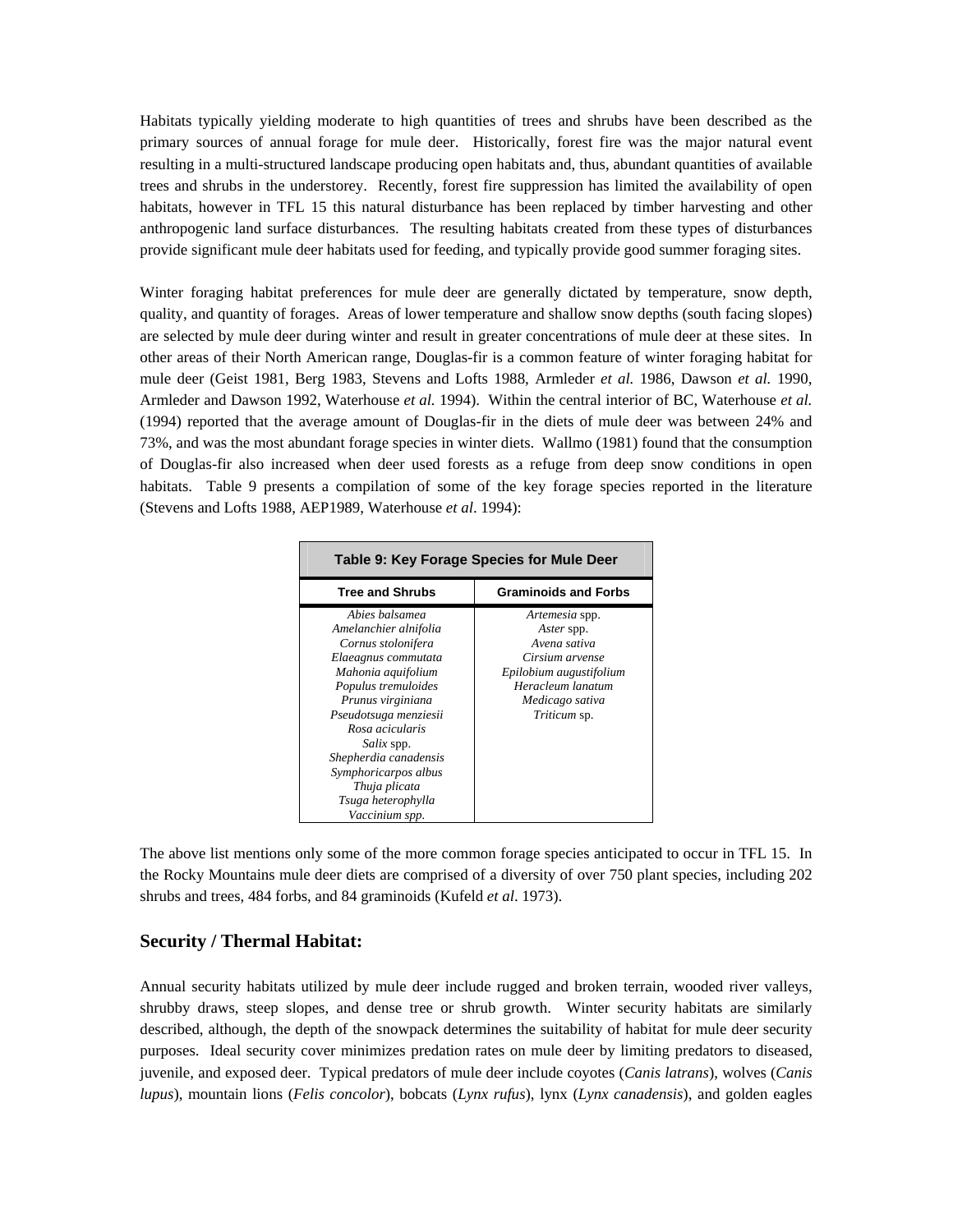(*Aquila chrysaetos*) (Banfield 1974, Mackie *et al.* 1982, Jalkotzy *et al.* 1984). Mule deer research suggests that optimal security habitat will hide an average of 90% of a mule deer from view at a 60m distance or less (Thomas et al. 1979). Patches of security cover need to be 180 m or more in diameter.

Thermal habitats for mule deer have only been described for over-wintering purposes, as mule deer have little requirement for summer thermoregulation. During winter, several researchers have described low temperatures and the duration and depth of snowpacks as the primary limiting factors to mule deer (Mackie *et al.* 1982, Wishart 1986, Stevens and Lofts 1988). However, the primary mode of thermoregulation is habitat selection. Specifically, mule deer concentrate in habitats with lower snow depth, gentle to moderate south and west facing slopes, climax forests with high crown closures, and lower elevations (Telfer 1978). During the winter period when mule deer utilize greater amounts of browse and other low quality forages, they encounter energy deficiencies that require them to draw upon body reserves accumulated during the summer and fall seasons. Mackie *et al.* (1982) report that mule deer survival is limited, not by forage availability, but by temperature and snow conditions. These environmental variables ultimately affect forage availability, energy expenditures, and the energy gained in feeding. Snow depths greater than 50 cm will essentially preclude the use of a habitat by mule deer, while depths of 25-30 cm impede or hinder deer movements (Walmo *et al.* 1977, Mackie *et al.* 1982, Stevens and Lofts 1988). A study by Parker *et al.* (1984) reported a 150% increase in energy required when walking in 41 cm of snow, and a 50% increase in 25 cm of snow, compared to walking on bare ground. Within the context of thermal habitat, Bunnell (1990) and Armleder *et al.* (1986) described the physical criteria generally used to identify winter range as follows:

- 1. Warm aspects (with the exception of large river valleys)
- 2. Gentle to moderate slopes
- 3. Lower elevations
- 4. Douglas-fir as the predominant tree species

Additionally, Bunnell (1990) has defined critical features of stand structure for mule deer winter range, as follows:

- 1. long, well developed crowns which intercept snow efficiently, thereby reducing rates of food burial and costs of movment;
- 2. small openings in a variable canopy that averages 65-70% closure, permitting growth of key forage species, interception of substantial amounts of snow, and provision of overhead thermal cover (thus good interspersion); and
- 3. multiple canopy layers with an understorey of shade-tolerant conifers that provide additional thermal and security cover and forage, if Douglas-fir is present.

## **Courtship / Mating Habitat:**

Rutting season for mule deer of the Rocky Mountains occurs primarily during November and December, although exact dates vary by subspecies and location (Mackie *et al*. 1982). Rutting occurs in a variety of habitats that provide abundant forage and cover opportunities. Mule deer do not have specific habitat requirements for courtship or mating activities, therefore courtship and mating habitat will not be rated separately.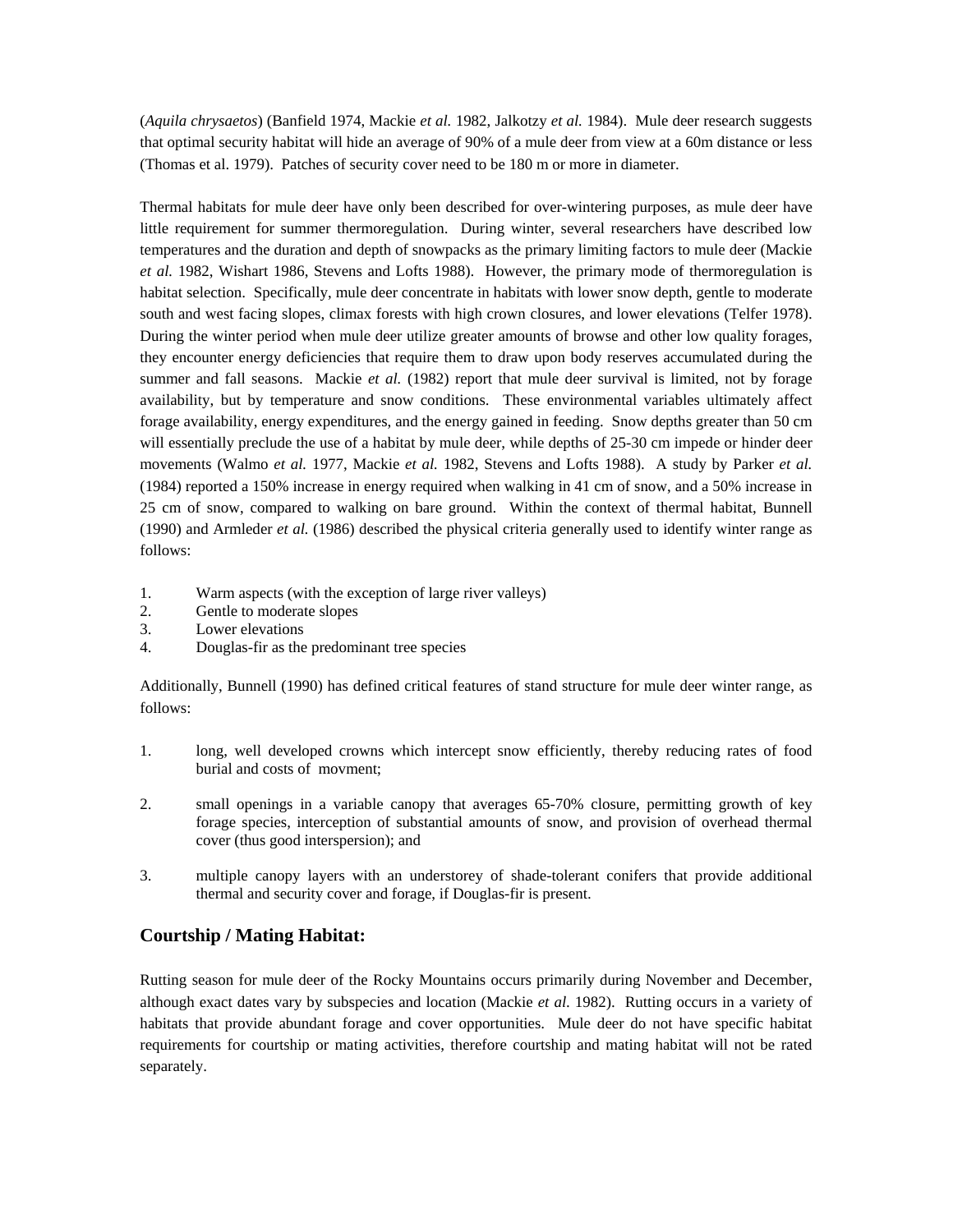## **Bedding Habitat:**

Mule deer do not have specific habitat requirements for bedding activities. Bedding habitat requirements are site specific and will not be rated separately. Any potential ratings for security and / or thermal cover are considered to include bedding or resting habitats.

## **Reproducing Habitat:**

Mule deer typically calve in late May or early June preceded by a gestation period of approximately 203 days (Robinette *et al*. 1977). Calving sites are generally in protected areas with abundant food, nearby water, and security cover. These sites are often located on gentle terrain such as terraces and benches in otherwise steep topography between the animal's winter and summer ranges. Security cover (provided by shrubby understorey vegetation or coarse woody debris), forage areas, and thermal cover combine to comprise optimum calving areas.

# **Migrating Habitat:**

Migratory movements are characteristic of mule deer in mountainous habitats (Banfield 1974, Mackie *et al.* 1982). Fall and early winter movements are associated with increased snow depth while spring and early summer movements are influenced by the emergence of green vegetation in areas of high snow melt. Generally, mule deer movements are elevational and are based on prevailing weather conditions. Summer conditons allow the deer to range into upper elevation biogeoclimatic zones. Conversely, winter conditons (dependent on the severity) usually force the deer to lower elevations where the increased tree cover and reduced depths of snowpack allow them to minimize energy losses (Table 10). Stevens and Lofts (1988) report movements of up to 120 km between seasonal ranges in the Cariboo area. However, McNay and Doyle (1987) typically describe distances of mule deer migrational movements between seasonal ranges up to 2-5 km apart. As per the definition of 'migrating habitat', mule deer do not have specific habitat requirements for migratory activities. Migrating habitat will not be rated separately.

| Table 10: Expected Seasonal Habitat Use Patterns of Mule Deer in the TFL 15 Area |                                    |                                                                                                                                                                                                                                                                                                                                                                                                                                                                                                                   |  |  |
|----------------------------------------------------------------------------------|------------------------------------|-------------------------------------------------------------------------------------------------------------------------------------------------------------------------------------------------------------------------------------------------------------------------------------------------------------------------------------------------------------------------------------------------------------------------------------------------------------------------------------------------------------------|--|--|
| <b>SEASON</b>                                                                    | <b>APPROXIMATE</b><br><b>DATES</b> | <b>HABITAT USE PATTERNS</b>                                                                                                                                                                                                                                                                                                                                                                                                                                                                                       |  |  |
| Winter                                                                           | November - March                   | Habitat use in winter is restricted by snow accumulation;<br>Habitats with topographic features that reduce snow accumulation are important;<br>Patches of cover, ideally with shrub understorey;<br>In areas of light snowfall, mule deer use higher elevation south-facing meadows;<br>In areas of heavy snowfall, mule deer use lower elevation, large-crowned conifer<br>dominated habitats (65-70% closures) with tall shrub understorey, very small forest<br>openings, and tightly interspersed resources. |  |  |
| Spring                                                                           | April - May                        | After spending winter at lower elevations, mule deer generally begin to move to higher<br>elevations during spring as snow cover recedes;<br>Forage in habitats with topographic features that reduce snowpacks and encourage<br>early snow melt, consequently providing early growth of herbs, grasses, and forbs (such<br>as clearcuts, seral brush fields, et cetera);<br>Preferred fawning habitats include dense shrubby understory in closed canopy forests or<br>riparian forests and stream islands.      |  |  |
| Summer                                                                           | June – August                      |                                                                                                                                                                                                                                                                                                                                                                                                                                                                                                                   |  |  |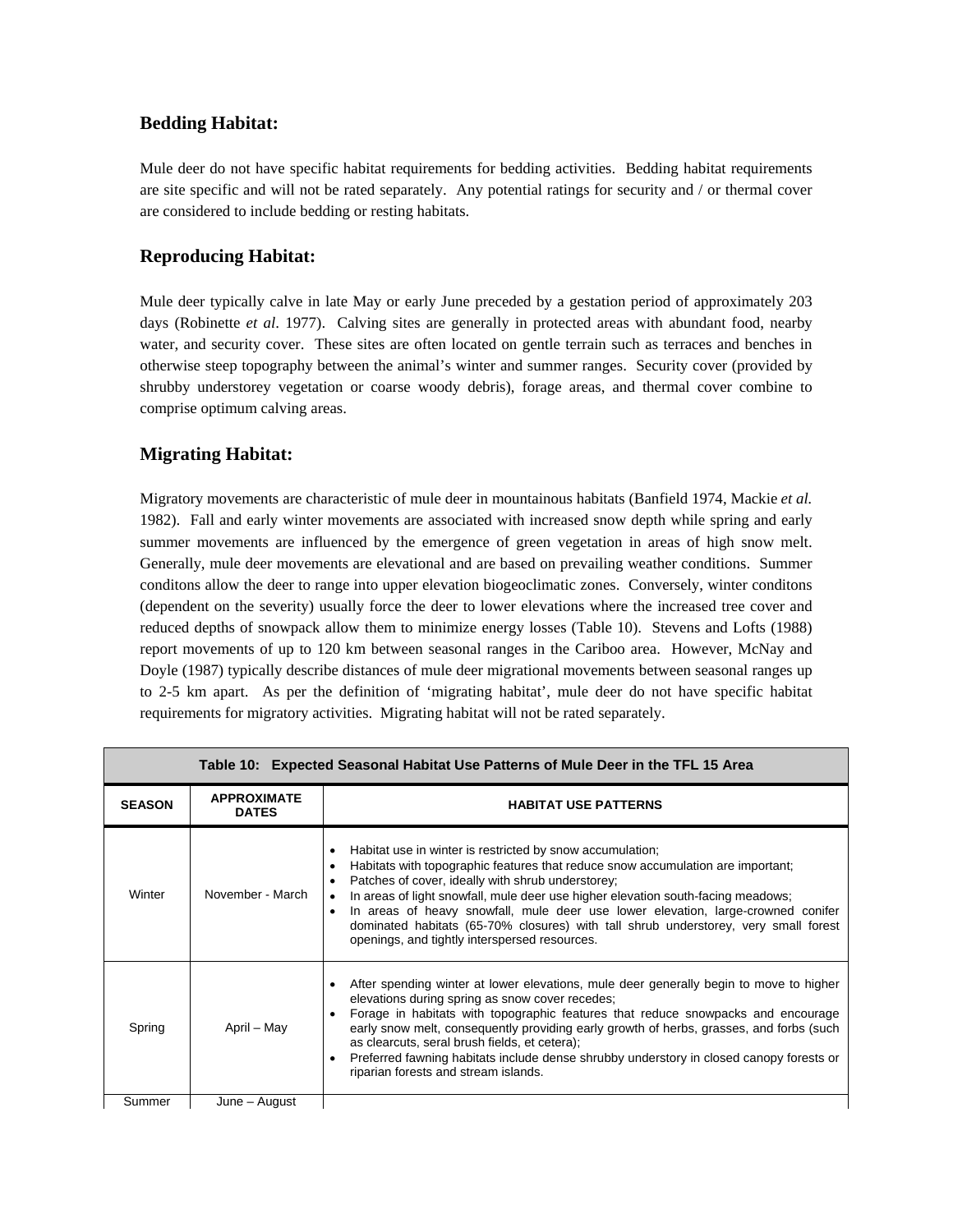|      |                       | Habitat use shifts to mid and high elevation subalpine and low alpine areas with north<br>and east-facing slopes and abundant forage;<br>Preferred habitats contain abundant food, especially herbs and shrubs interspersed with<br>patches of cover. |
|------|-----------------------|-------------------------------------------------------------------------------------------------------------------------------------------------------------------------------------------------------------------------------------------------------|
| Fall | September-<br>October | Alpine grasses and sedges starting to burn off in high-elevation summer ranges;<br>Mule deer move downslope into mature forested habitats with high canopy closure,<br>where understory herbs and grasses remain available.                           |

# **SEASONS OF USE:**

Mule deer habitat will be rated on the basis of two seasons of use, as follows (Table 11):

| Table 11: Seasons of Use Rated for Mule Deer |             |                                                                                                            |                 |                                            |  |
|----------------------------------------------|-------------|------------------------------------------------------------------------------------------------------------|-----------------|--------------------------------------------|--|
| <b>SEASON</b>                                | <b>CODE</b> | <b>DESCRIPTION (as</b><br>relates to use by<br>mule deer)                                                  | <b>DURATION</b> | LIFE REQUISITES THAT<br><b>MUST BE MET</b> |  |
|                                              |             |                                                                                                            | November        |                                            |  |
|                                              |             | Snow accumulation<br>period                                                                                | December        | Feeding / Thermal /<br>Security            |  |
| W<br>Winter                                  |             |                                                                                                            | January         |                                            |  |
|                                              |             |                                                                                                            | February        |                                            |  |
|                                              |             |                                                                                                            | March           |                                            |  |
|                                              |             |                                                                                                            | April           |                                            |  |
| Growing                                      |             | Leaf-out and green-<br>up of habitats;<br>increased forage<br>availability; typically<br>includes birthing | May             | Reproducing / Feeding /<br>Security        |  |
|                                              |             |                                                                                                            | June            |                                            |  |
|                                              | G           |                                                                                                            | July            |                                            |  |
|                                              |             |                                                                                                            | August          |                                            |  |
|                                              |             |                                                                                                            | September       |                                            |  |
|                                              |             |                                                                                                            | October         |                                            |  |

The use of seasonal nomenclature (growing and winter) is based on that defined by RIC (1998) for the Southern Interior Ecoprovince.

## **HIERARCHY OF LIFE REQUISITES:**

Winter range for mule deer is defined as an area that provides the resources deer would use during all but the mildest of winter conditions. The provision of over-wintering habitat for mule deer may be as significant as any other factor in determining the quality of habitats for deer. Suitable winter habitat should afford a refuge from deep snowpacks, excessively cold temperatures, and provide ample amounts of forage. During severe winters, mule deer energy balances tip in favor of energy losses that result in reduced reproductive rates and, eventually, population decline. In the hierarchy of life requisites for this model, winter feeding habitat is considered the most critical life requisite and will be incorporated into the mule deer habitat model as follows:

- *1. Winter feeding habitat*
- *2. Reproducing (birthing) habitat*
- *3. Year-round security-thermal habitat*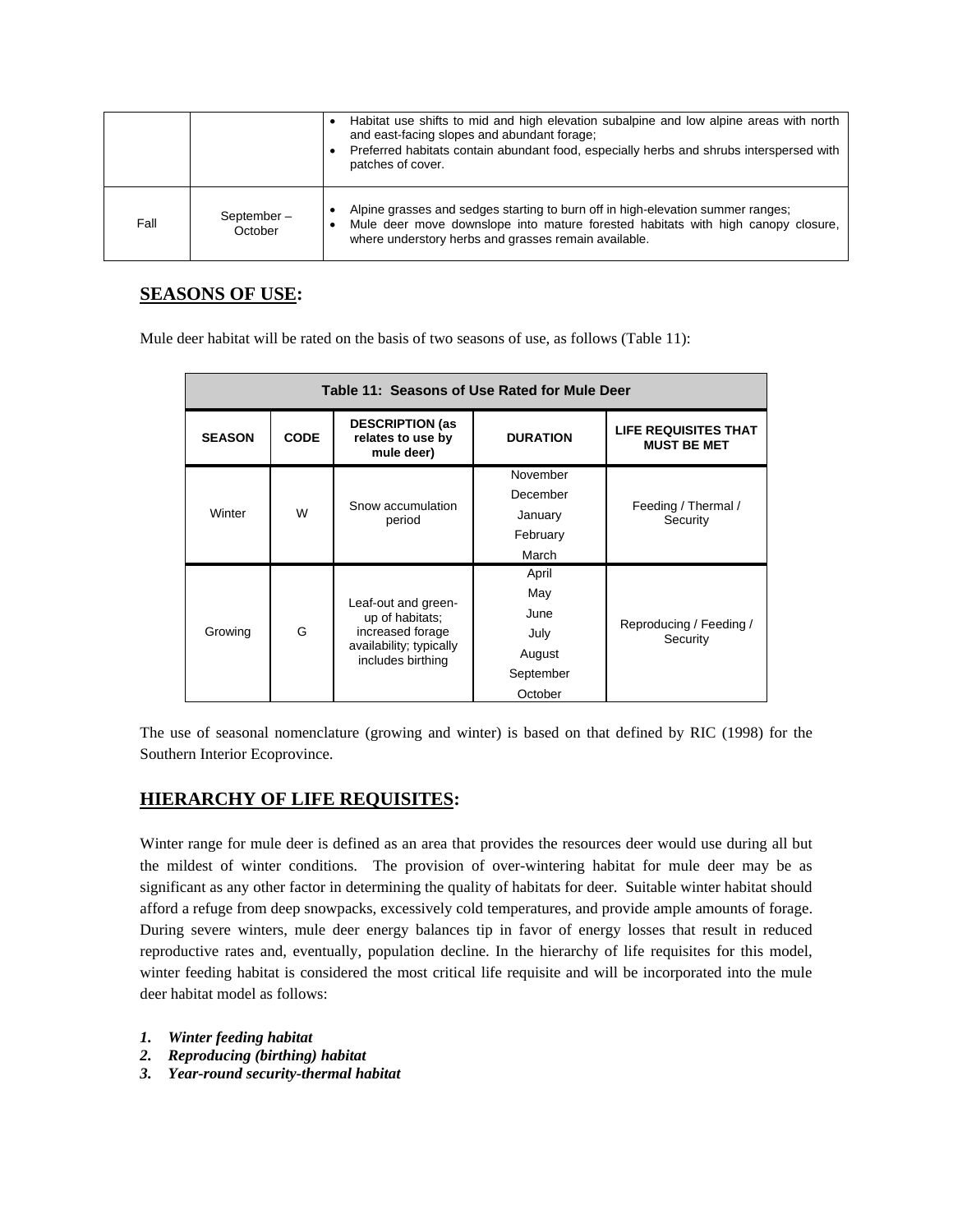# **QUANTIFIABLE ECOSYSTEM ATTRIBUTES:**

Table 12 describes how each life requisite for mule deer can be quantified in terms of specific ecosystem attributes, such as site series, snow depth, canopy closure, *etc*. as well as how the primary life requisites must be interposed to meet the secondary life requistes rated above. Table 12 below is a summary of these ecosystem attributes and life requisites.

| Table 12: Quantifiable Ecosystem Attributes for Mule Deer Habitats                    |                                         |                    |                                                                                                                                                                                                                                                                                                                                                                                                                                                                                                                                                                                                                                                                                                                                                                                                   |
|---------------------------------------------------------------------------------------|-----------------------------------------|--------------------|---------------------------------------------------------------------------------------------------------------------------------------------------------------------------------------------------------------------------------------------------------------------------------------------------------------------------------------------------------------------------------------------------------------------------------------------------------------------------------------------------------------------------------------------------------------------------------------------------------------------------------------------------------------------------------------------------------------------------------------------------------------------------------------------------|
| Season                                                                                | <b>Primary Life</b><br><b>Requisite</b> | <b>Rating Code</b> | Quantifiable Ecosystem Attribute                                                                                                                                                                                                                                                                                                                                                                                                                                                                                                                                                                                                                                                                                                                                                                  |
| Winter                                                                                | Feeding                                 | FDW*               | • Site series: dominated by dense tree and shrub growth in association with<br>security / thermal habitats;<br>• Quantity of deciduous trees and shrubs: the degree of interspersion and the<br>density of plant species (primarily Douglas-fir);<br>• Quantity of herbaceous growth: the degree of interspersion and the density of<br>forb and graminous plant species;<br>• Snow depth: tall shrubs and trees available above snow pack are critical<br>requirements (ESSFdc1, MSdm1 units generally have higher snowpacks and,<br>thus, lower ratings than IDF and PP units);<br>• Aspect: winter foraging activities controlled by temperature and snow depth, so<br>areas of lower temperature and shallower snow depths receive greater use<br>(south and west-facing slopes are selected) |
|                                                                                       | Security /<br>Thermal                   | STW*               | • % cover of trees and shrubs: well developed layers of trees and shrubs provide<br>thermal and security cover;<br>• Snow depth: snow deeper than 25 cm is considered to be a hindrance to mule<br>deer movement;<br>• Slope: gentle to moderate slopes (10-45%);<br>• Elevation: suitable winter habitats are generally, elevations below 1500 metres in<br>shallow and moderate snowpack zones and below 1000 metres in deep<br>snowpack zones;<br>• Forest openings that are less than 200 m wide throughout would provide for<br>maximum deer use;                                                                                                                                                                                                                                            |
|                                                                                       | Feeding                                 | FDG*               | • Same as winter food attributes described above;                                                                                                                                                                                                                                                                                                                                                                                                                                                                                                                                                                                                                                                                                                                                                 |
| Growing                                                                               | Security /<br>Thermal                   | STG*               | • Same as winter security – thermal described above but without concerns<br>regarding snowpack depths.                                                                                                                                                                                                                                                                                                                                                                                                                                                                                                                                                                                                                                                                                            |
| * Life requisites that were rated in the field during data collection for this model. |                                         |                    |                                                                                                                                                                                                                                                                                                                                                                                                                                                                                                                                                                                                                                                                                                                                                                                                   |

# **MODEL ASSUMPTIONS:**

- *1.* Mule deer occupy open, brushy habitats.
- *2.* In winter, low elevation Douglas-fir forests provide significant habitat in which mule deer congregate.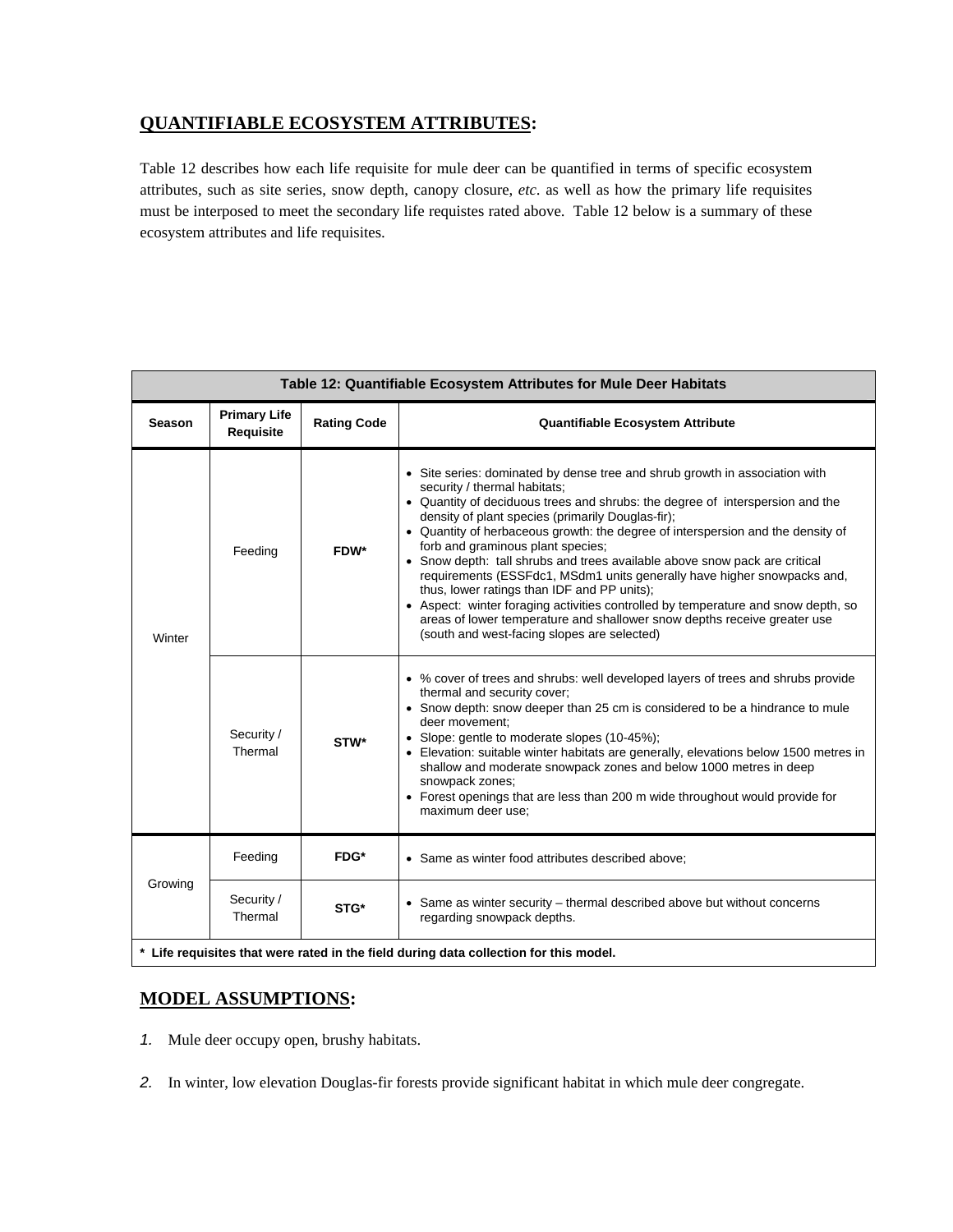*3.* Site modifiers that influence habitat suitability ratings for mule deer and generally require an upgrade in ratings include "w" (warm, southerly or westerly aspect – only during winter); while downgrades in habitat suitability ratings are usually experienced by sites with a "k" (cool, northely or easterly aspect – only during winter) and "z" (very steep, greater than 100% slope – all seasons).

# MULE DEER HABITAT SUITABILITY RATINGS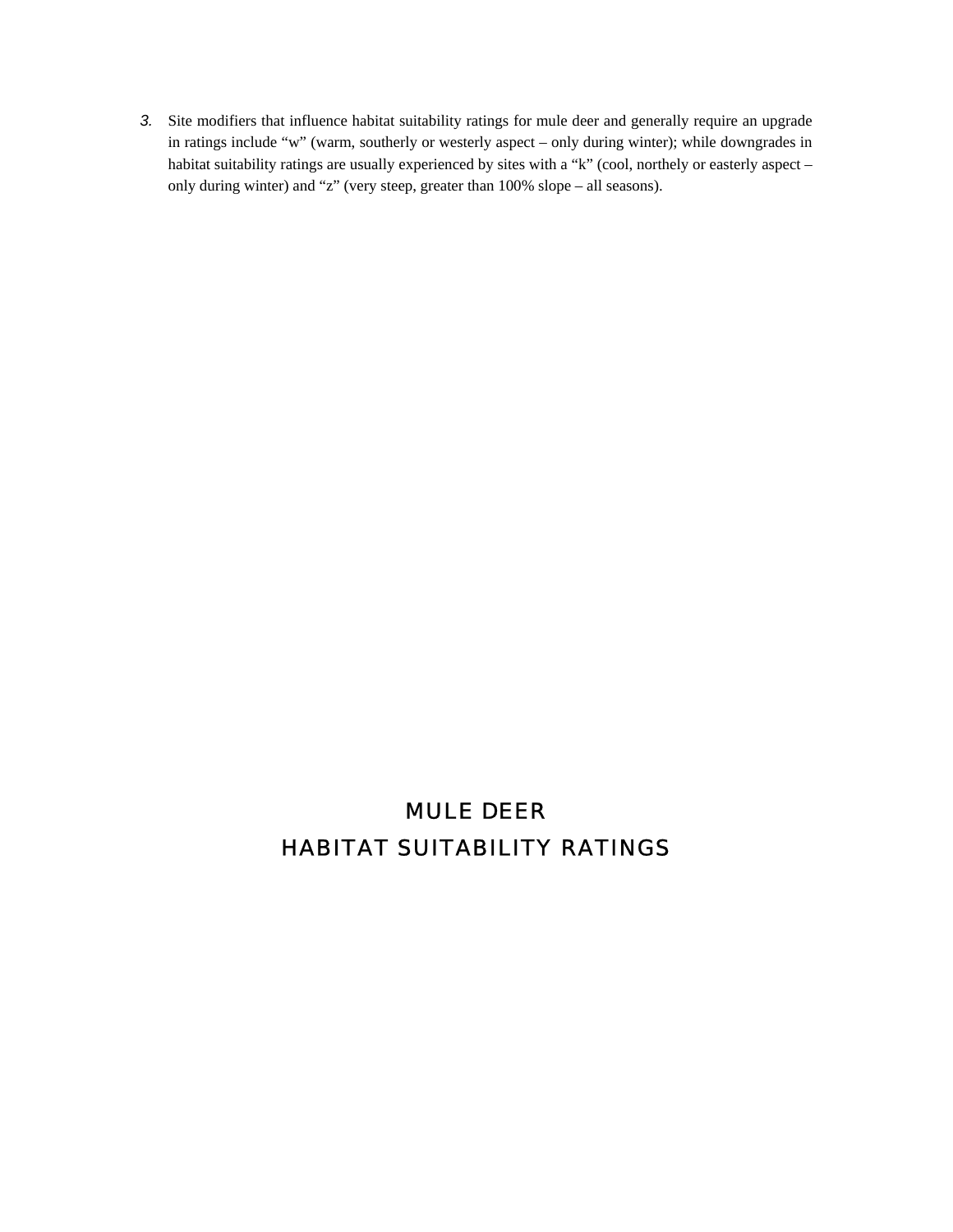# **RATED LIFE REQUISITES:**

The life requisites that have been selected for the final ratings include:

- FDW (Winter / Feeding Habitat)
- SHW (Winter / Security Habitat)
- THW (Winter / Thermal Habitat)
- FDG (Growing / Feeding Habitat)
- SHG (Growing / Security Habitat)
- THG (Growing / Thermal Habitat)

# **HABITAT SUITABILITY RATINGS SCHEME:**

Mule deer habitats were rated using a 6-class rating scheme, acknowledging the species' high mobility and researchers' substantial knowledge level about its habitat requirements (Table 13).

| Table 13: Habitat Suitability Rating Scheme for Mule Deer |                           |            |  |
|-----------------------------------------------------------|---------------------------|------------|--|
| <b>Suitability Rating</b>                                 | Level of Use by Mule Deer |            |  |
|                                                           | Very High                 | $76 - 100$ |  |
| 2                                                         | High                      | $51 - 75$  |  |
| 3                                                         | Moderately High           | $26 - 50$  |  |
| 4                                                         | Moderate                  | $6 - 25$   |  |
| 5                                                         | Low                       | $1 - 5$    |  |
| 6                                                         | Nil                       |            |  |

# **PROVINCIAL BENCHMARKS:**

Provincial benchmarks for mule deer have been determined from a number of sources, each providing relevant information at varying scales and levels of resolution. These sources include:

- 1) provincial big game abundance and distribution mapping at 1:2,000,000 scale (Blower 1988);
- 2) MELP provincial benchmark habitat list developed for use with TEM wildlife interpretatins (RIC 1998).

Mule deer abundance and distribution in British Columbia has been mapped at a scale of 1:2,000,000 by Blower (1988). This map provides a rudimentary record of provincial benchmarks against which mule deer habitat suitability ratings can be delineated for TFL 15. The following table, summarized from the provincial map, provides a synopsis of the areas considered by Blower (1988) to have some of the highest mule deer densities in the province (Table 14). Note that the Northern Okanagan Basin Ecosection is included in this list.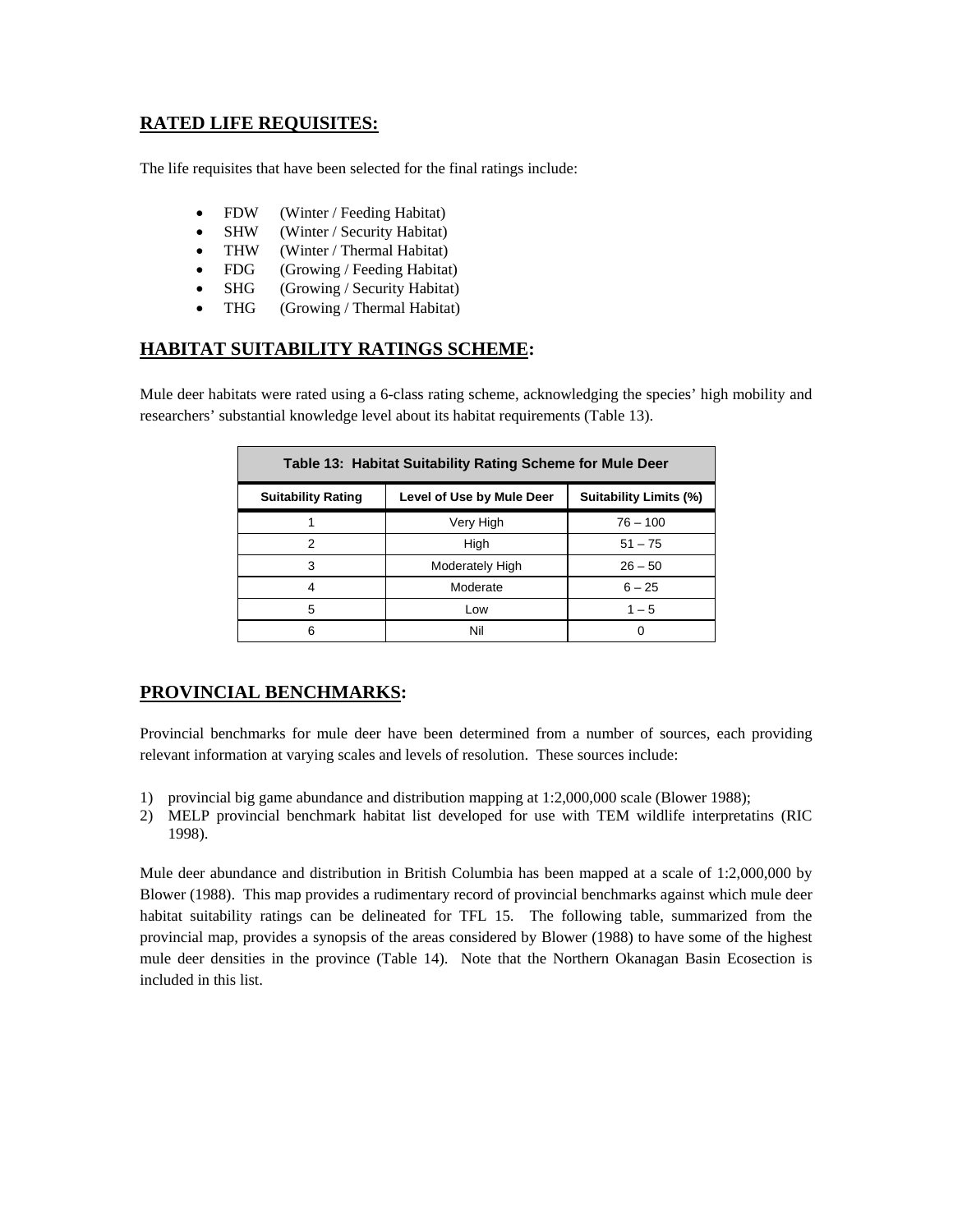| Table 14: Areas of Highest Reported Abundance of Mule Deer in British Columbia (densities > 1 deer / 0.2<br>$km2$ ) |                                    |                                  |                             |  |  |
|---------------------------------------------------------------------------------------------------------------------|------------------------------------|----------------------------------|-----------------------------|--|--|
| <b>ECOPROVINCE</b>                                                                                                  | <b>ECOREGION</b>                   | <b>GENERAL LOCATION</b>          |                             |  |  |
|                                                                                                                     |                                    | Northern Thompson Upland         | North Thompson River        |  |  |
|                                                                                                                     | Thompson-Okanagan Plateau          | Southern Thompson Upland         | City of Kamloops            |  |  |
| Southern Interior                                                                                                   |                                    | <b>Thompson Basin</b>            | Copper Creek                |  |  |
|                                                                                                                     |                                    | Northern Okanagan Basin          | City of Kelowna             |  |  |
|                                                                                                                     | <b>Interior Transition Ranges</b>  | Southern Chilcotin Ranges        | <b>Yalakom River</b>        |  |  |
|                                                                                                                     | Northern Cascade Ranges            | Okanagan Range                   | Okanagan River              |  |  |
|                                                                                                                     | Central Alberta Upland             | Halfway Plateau                  | Charlie Lake                |  |  |
| <b>Boreal Plains</b>                                                                                                |                                    | <b>Clear Hills</b>               | <b>Beatton River</b>        |  |  |
|                                                                                                                     | Peace River Basin                  | Peace Lowland                    | City of Fort St. John       |  |  |
|                                                                                                                     |                                    | Chilcotin Plateau                | Churn Creek                 |  |  |
|                                                                                                                     | <b>Fraser Plateau</b>              | <b>Fraser River Basin</b>        | Town of Gang Ranch          |  |  |
| <b>Central Interior</b>                                                                                             |                                    | Cariboo Basin                    | San Jose River              |  |  |
|                                                                                                                     |                                    | Cariboo Plateau                  | Meleese Lake                |  |  |
|                                                                                                                     | <b>Chilcotin Ranges</b>            | <b>Central Chilcotin Ranges</b>  | <b>French Bar Creek</b>     |  |  |
|                                                                                                                     | Selkirk Bitterroot Foothills       | <b>Selkirk Foothills</b>         | Lower Arrow Lake            |  |  |
|                                                                                                                     | Nothern Columbia                   | <b>Eastern Purcell Mountains</b> | Doctor Creek and Dutch      |  |  |
| Southern Interior                                                                                                   |                                    |                                  | Creek                       |  |  |
|                                                                                                                     | Mountains                          | McGillivray Range                | <b>Bloom Creek</b>          |  |  |
| <b>Mountains</b>                                                                                                    |                                    | Southern Columbia Mountains      | Moyie River                 |  |  |
|                                                                                                                     | Southern Rocky Mountains<br>Trench | East Kootenay Trench             | Columbia River              |  |  |
|                                                                                                                     | Northern Continental Divide        | Border Ranges                    | Wigwam River                |  |  |
|                                                                                                                     | <b>Western Continental Ranges</b>  | Southern Park Ranges             | <b>Fairmont Hot Springs</b> |  |  |

MELP (RIC 1998) has also identified high-rated habitats and provincial benchmark habitats for mule deer in British Columbia as follows (Table 15). **Note: habitats that are bolded represent the provincial benchmark against which all other mule deer habitats are compared.**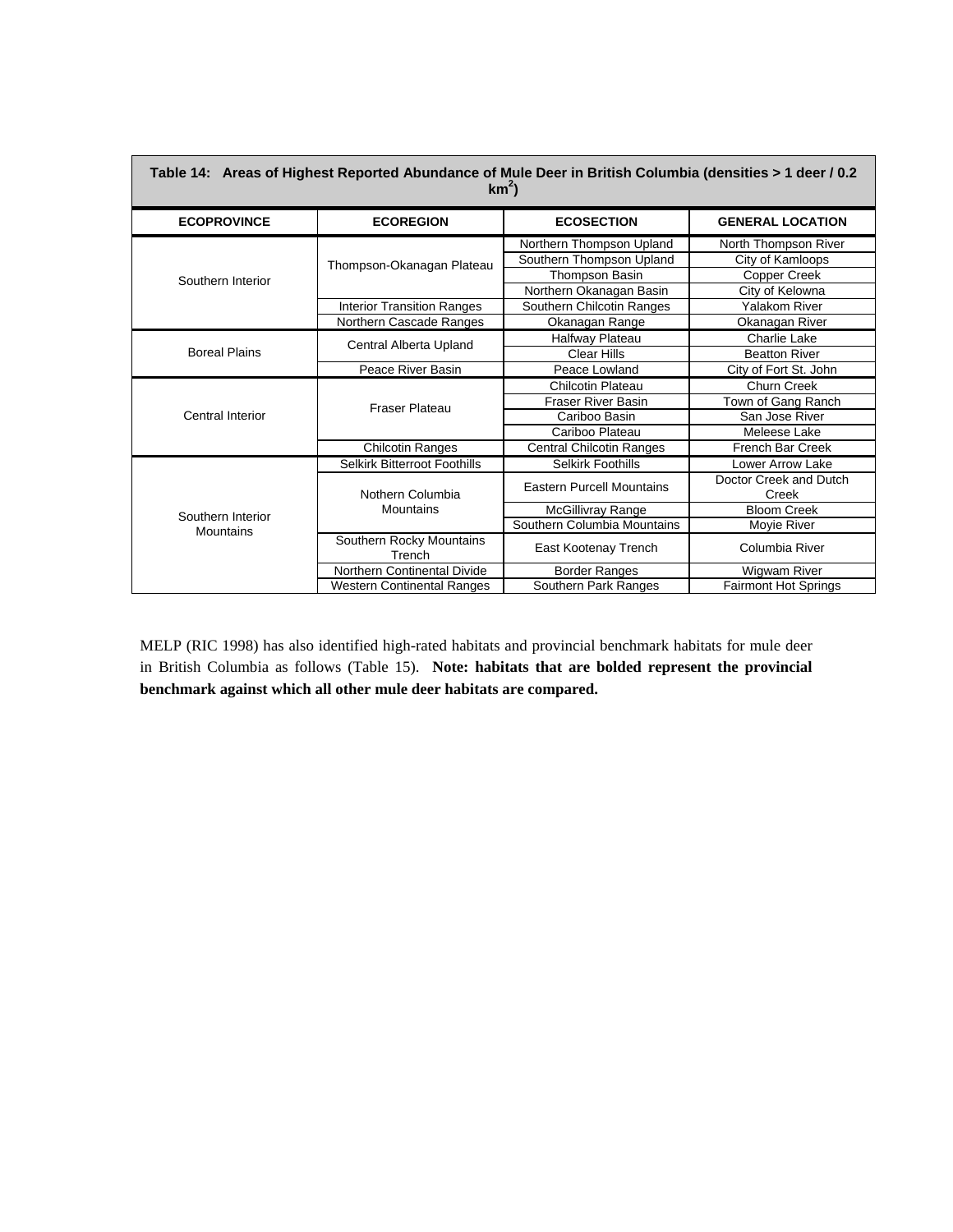| Table 15: Provincial Benchmark Habitats for Mule Deer |            |                   |                |
|-------------------------------------------------------|------------|-------------------|----------------|
|                                                       |            | <b>Ecosection</b> | <b>BGC</b>     |
| Ecoprovince                                           | Unit       | Rating            | <b>Subzone</b> |
| <b>Winter Benchmarks</b>                              |            |                   |                |
| <b>Central Interior</b>                               | <b>FRB</b> | 1                 | <b>IDFxm</b>   |
| Sub-Boreal Interior                                   | <b>PEF</b> | 3                 | <b>BWBSmw</b>  |
| <b>Southern Interior Mountains</b>                    | <b>EKT</b> | 1                 | <b>IDFdm</b>   |
| Southern Interior                                     | <b>NOB</b> | 1                 | PPxh           |
|                                                       | OKR        | 1                 | <b>IDFxh</b>   |
|                                                       | <b>SOB</b> | 1                 | PPxh           |
|                                                       | SOH        | 1                 | <b>IDFxh</b>   |
|                                                       | <b>THB</b> | 1                 | PPxh           |
| <b>Boreal Plains</b>                                  | PEL        | 2                 | <b>BWBSmw</b>  |
| Taiga Plains                                          | <b>MUP</b> | 3                 | <b>BWBSmw</b>  |
| Northern Boreal Mountains                             | <b>MUF</b> | 3                 | <b>BWBSmw</b>  |
| <b>Growing Season</b>                                 |            |                   |                |
| Central Interior                                      | CAB        | 2                 | <b>IDFdk</b>   |
| Sub-Boreal Interior                                   | <b>PEF</b> | 3                 | <b>BWBSmw</b>  |
| <b>Southern Interior Mountains</b>                    | EPM        | 1                 | <b>ESSFdk</b>  |
|                                                       | <b>MCR</b> | $\overline{2}$    | <b>ESSFdk</b>  |
|                                                       | <b>SCM</b> | $\overline{2}$    | ESSFwv/wm      |
| Southern Interior                                     | <b>OKR</b> | 1                 | <b>ESSFxc</b>  |
| <b>Boreal Plains</b>                                  | PEL        | 2                 | BWBSmw1        |
| Taiga Plains                                          | <b>MUP</b> | 3                 | <b>BWBSmw</b>  |
| Northern Boreal Mountains                             | <b>MUF</b> | 3                 | <b>BWBSmw</b>  |

#### **REFERENCES:**

- **AEP (Alberta Environmental Protection). 1989.** Management plan for mule deer in Alberta. Wildlife Management Planning Series: Number 1. Forestry, Lands and Wildlife; Fish and Wildlife Division. Edmonton, AB.  $121$  pp.  $+$  app.
- **Armleder, H.M. and R.J. Dawson. 1992.** Logging on mule deer winter range: a guide for loggers. Ministry of Forests, Victoria, B.C. report: Q.P.#11917.
- **Armleder, H.M., R.J. Dawson, and R.N. Thomson. 1986.** Handbook for timber and mule deer management co-ordination on winter ranges in the Cariboo forest region. B.C. Ministry of Forests. Williams Lake, B.C. 98 pp.
- **Banfield, A.W.F. 1974.** The mammals of Canada. National Museum of Canada. Toronto, ON. 438 pp.
- **Berg, B.J. 1983.** Wild and domestic ungulate interactions in the Bob Creek Area, southwestern Alberta. M.Sc. Thesis. University of Alberta, Edmonton, Alberta. 153 pp.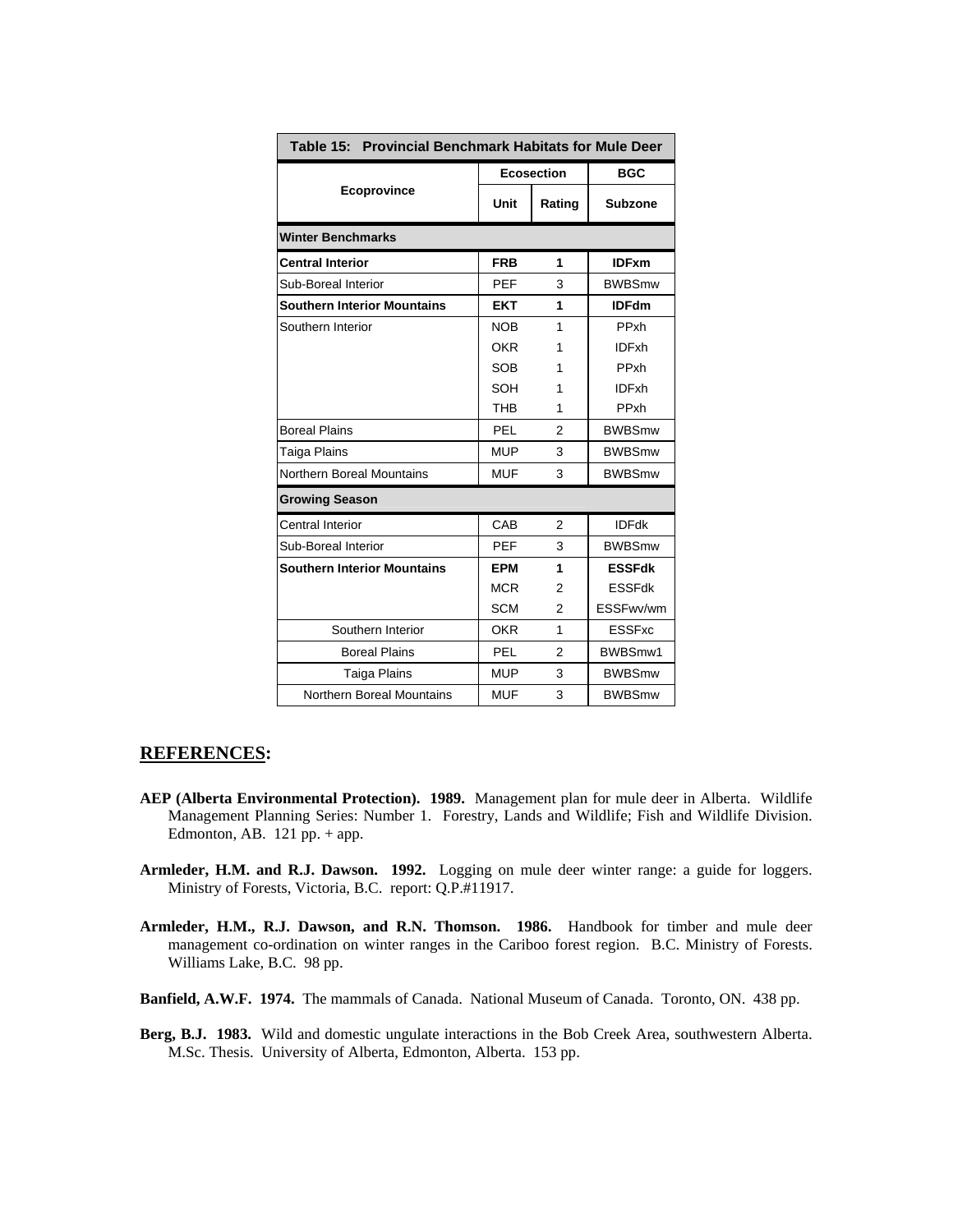- **Blower, D. 1988.** Wildlife distribution mapping: Big Game Series. Mule deer. Provincial mapping at 1:2,000,000 scale. British Columbia Ministry of Environment, Lands, and Parks; Wildife Branch. Victoria, BC.
- **Bunnell, F.L. 1990.** Ecology of black-tailed deer. Pages 32-63 in: Nyberg, J.B. and D.W. Janz. Deer and elk habitats in coastal forests of southern British Columbia. British Columbia Ministry of Forests and Ministry of Environment, Lands and Parks. Victoria, BC.
- **CDC (Conservation Data Centre). 1999.** BC Conservation Data Centre: Rare Vertebrate Animal Tracking List. BC Ministry of Environment, Lands and Parks, Victoria, BC. http: www.env.gov.bc.ca/wld/cdc/listdef.htm
- **COSEWIC (Committee on the Status of Endangered Wildlife in Canada). 1998.** Canadian species at risk, April 1996. Committee on the Status of Endangered Wildlife in Canada. Ottawa, ON. 21 pp.
- **Cowan, I. McT. 1947.** Range competition between mule deer, bighorn sheep and elk in Jasper Park, Alberta. N.Am.Wildl.Conf. 12:223-227.
- **Dawson, R.J., H.M. Armleder, and M.J. Waterhouse. 1990.** Preferences of mule deer for Douglas-fir foliage from different sized trees. J. Wildl. Manage. 54:378-382.
- Fish and Wildlife. 1989. Management plan for mule deer in Alberta. Wildlife Management Planning Series: Number 1. Forestry, Lands and Wildlife, Edmonton, Alberta.
- **Flook, D.R. 1964.** Range relationships of some ungulates native to Banff and Jasper National Parks, Alberta. Pages 119-129 *In*: Crisp, D.J. (ed.). Grazing in terrestrial and marine environments. Blackwell Sci. Publ., Oxford.
- **Geist. V. 1981.** Behavior: adaptive strategies in mule deer. *In* Mule and black-tailed deer of North America. A Wildlife Management Institute Book. Compiled and edited by O.C. Wallmo. Published by the University of Nebraska Press, Lincoln, Nebraska. 605 pp.
- **Jalkotzy, M., O. Pall, and J. Kansas. 1984.** The population status of cougars near Sheep River, Alberta, 1983-84 progress report. Alberta Fish and Wildlife Division, Edmonton, Alberta. 40 pp.
- **Kufeld, R.C., O.C. Wallmo, and C. Feddema. 1973.** Foods of the Rocky Mountains mule deer. U.S. Dept. Agric. For. Serv. Res. Paper RM-11
- **Mackie, R.J., K.L. Hamlin, and D.F. Pac. 1982.** Mule deer (*Odocoileus hemionus*). *In Wild mammals of North America: Biology, management, economics.* By Chapman, J.A. and G.A. Feldhamer. The Johns Hopkins University Press, Baltimore and London. 1147 pp.
- **McNay, R.S. and D.D. Doyle. 1987.** Winter habitat selection by black-tailed deer on Vancouver Island: a job completion report. British Columbia Ministry Environment, Parks and Land; Research Branch. Victoria, BC. IWIFR-34.
- **MELP (Ministry of Environment, Lands and Parks). 1996.** Deer in British Columbia. British Columbia Ministry of Environment, Lands and Parks. Victoria, BC. 7 pp. http://www.elp.gov.bc.ca/wld/pub/deer.htm
- **Parker, K.L., C.T. Robbins, and T.A. Hanley. 1984.** Energy expenditures for locomotion by mule deer and elk. J.Wildl.Manage. 48:474-488.
- **RIC (Resources Inventory Committee). 1998.** British Columbia wildlife habitat rating standards. Draft April 1998. BC Ministry of Environment, Lands and Parks, Victoria, BC. 108 pp.